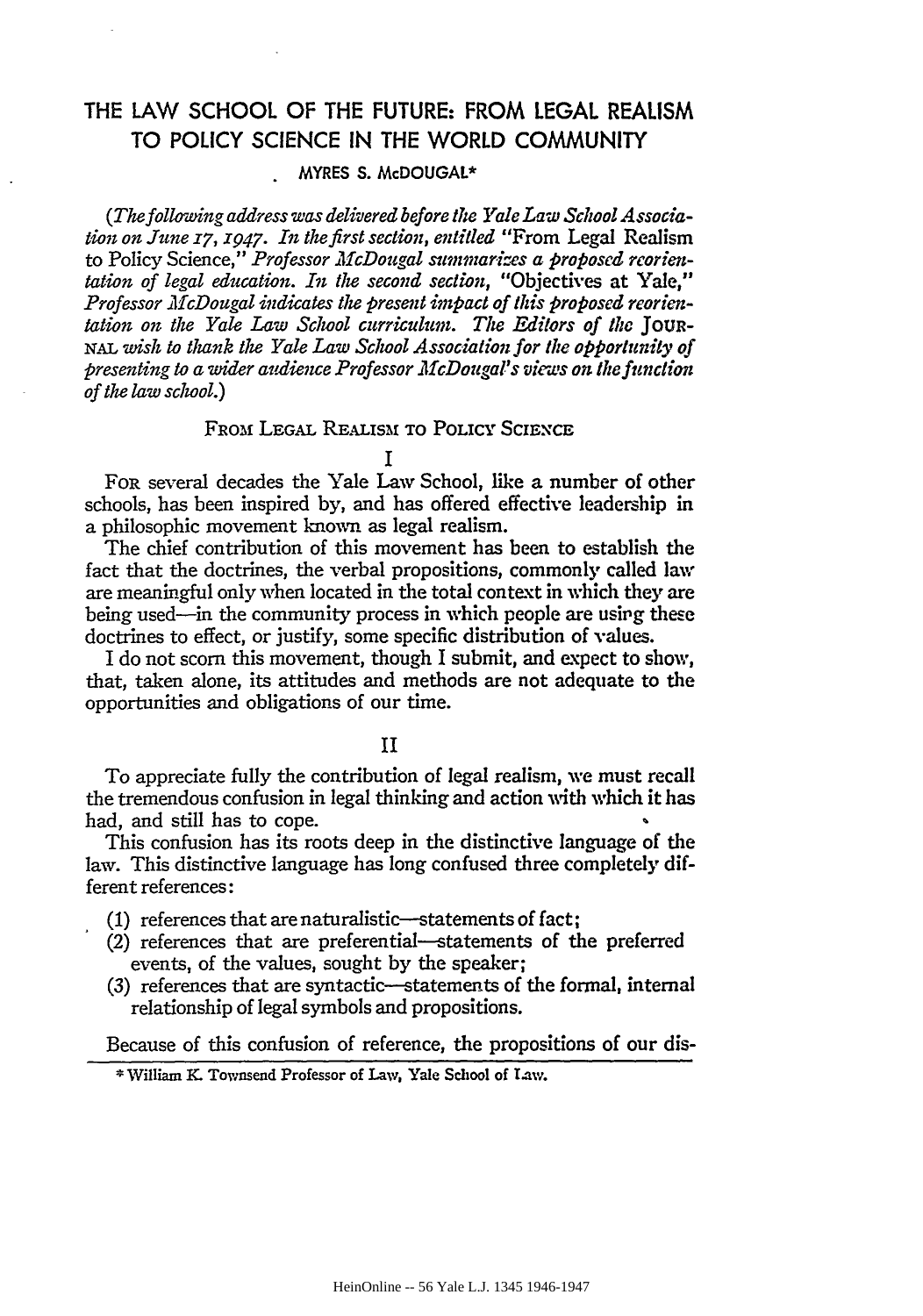tinctive legal language are still too often considered as, at once, a summary of what officials have done, of what they will do, and of what they should do. The more important symbols of this distinctive language, even when restated by the American Law Institute, make a hopelessly indiscriminating reference to the facts of a controversy, to the identifications and demands of the parties, to relevant and irrelevant policies, and to applicable or inapplicable authoritative pronouncements. In their references to facts, these symbols still, to add further confusion, too often commingle the very different perspectives of the parties, the officials, and disinterested observers.

In recent years, the attitudes of observers toward this distinctive language of the law have varied between two polar extremes. At one extreme the uncritical assume that this language has some peculiar, compulsive, autonomous control over social processes-over relations between people-independently of concrete power structures, personalities, and other aspects of the immediate context. At the other extreme cynics deride this language as meaningless. In such extremes of ignorance, it is not surprising that there has been little understanding of the role that authoritative doctrine does, and can be made to play, among other interdependent variables, in affecting individual behavior and social processes in the distribution of values. It is not surprising, further, that little effective effort has been made, on many of the most urgent problems of our time, to clarify community values and to identify the conditions and means of their achievement.

## III

To pose in sharpest outline the opportunities and obligations of the law school of the future, it may be helpful now to recall the conditions under which all this confusion arose and to note how such conditions have changed.

It may need emphasis that this confusion has been inherited from a time when we had less highly developed intellectual skills, when we were iving in a completely different world, a world of completely different interdependences, and when attitudes toward the proper role and function of law in a community were very different.

This confusion was inherited from a time when people had no realistic understanding of psychology and personality, of how the human mind works, of how it uses words and other symbols, of the basic impulses of the human organism and the patterns of adjustment it makes to differing external stimuli, of how values, demands, identifications, and expectations are structured, consciously and unconsciously, into personality.

From a time when people were unaware of how to clarify values, but labored rather with endless and circular derivations from a metaphysics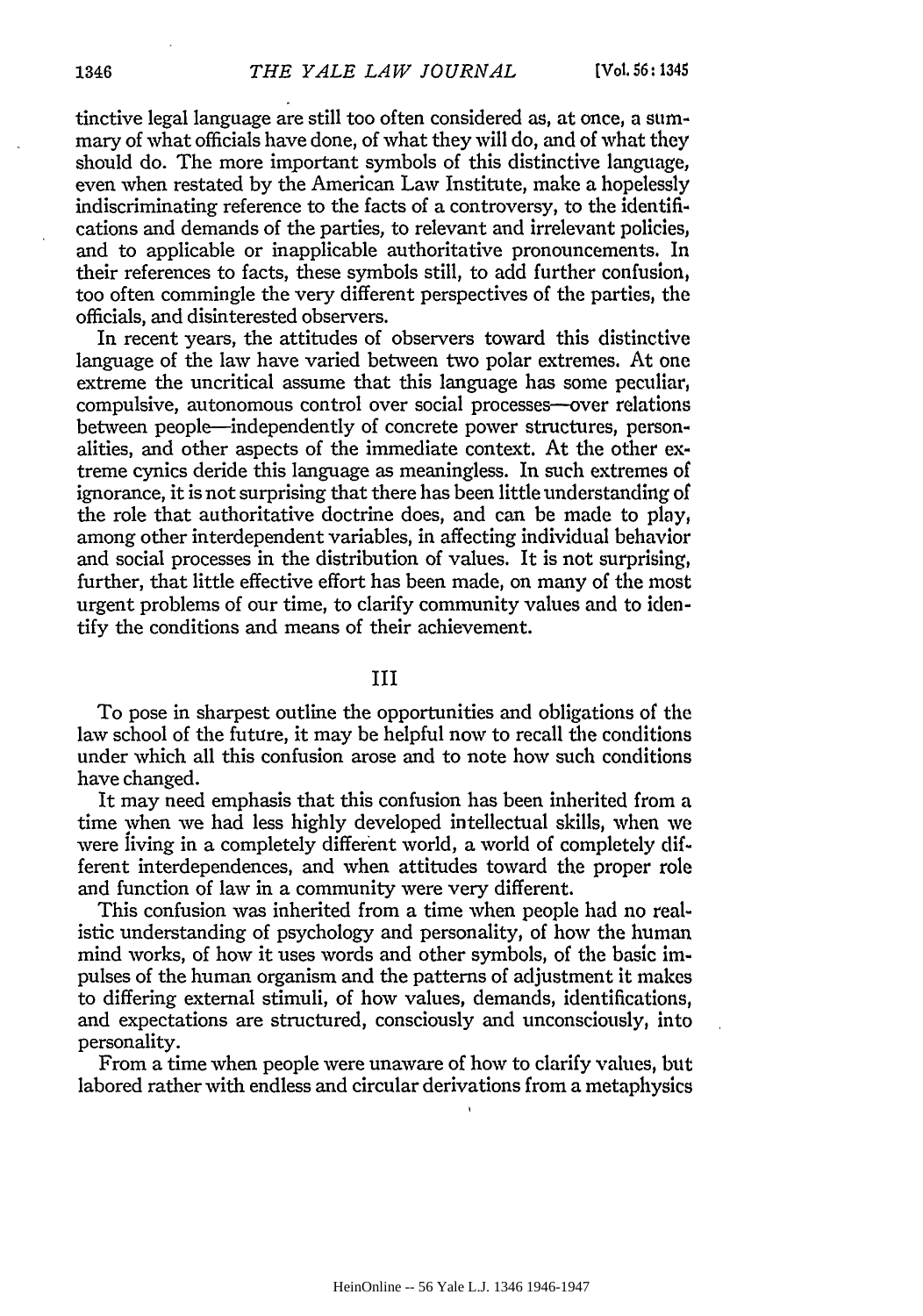which posed unanswerable questions and asked for their resolution by methods upon which no two observers could agree.

From a time when people had a minimal insight into group behaviour, social processes, and community institutions, and into the methods by which.the conditions and trends, relevant to prediction and control, could be studied. When scientific study of social phenomena was sometimes conceived as a mere quantitative study of movements, without regard to the personalities of the observed and the communications they make to each other.

IV

This confusion in legal thinking and action was inherited from a time -to draw the broader context-when western European civilization was successfully expanding its colonization over the four comers of the globe, annihilating all who resisted or subordinating them as dependents to its imperial power.

It was a time when the way of life which we know as private enterprise, with a minimum of community coercion, was free of any deep concern for its own future.

When men could pursue, secure, and preserve *wealth,* and use private wealth as a base for affecting the distribution of other values in the community, without too much regard for their effects on the community or how the community was likely to respond.

When men could pursue *power* and take for granted the stability of the framework within which they worked, without too much concern for the continuation of the values which gave them their power.

'Vhen men could pursue *enlightenment* after their own bent, without regard for the consequences—when men could smash an atom without expecting to smash mankind.

When every intellectual and artistic skill could be concerned with itself and its own idiosyncrasies, with a minimal regard for the community process which produced it and which it in turn affected.

When men could demand *respect* for themselves, without too much sensitiveness to the claims of others.

When differing conceptions of *morality,* of right, were developing with a minimum of effort at harmonizing the differences.

It was a time, in still more general statement, of intellectual and moral specialization and atomization, of the pluralization of interests, when each interest made demands for itself with scant consideration of the social context-a time when there could be elaboration for elaboration's sake and specialization for specialization's sake.

When every person, as well as every group and nation, felt relatively secure in pursuit of its own special interests, unconcerned with the larger whole of society.

When people still felt—despite tremendous innovations and changes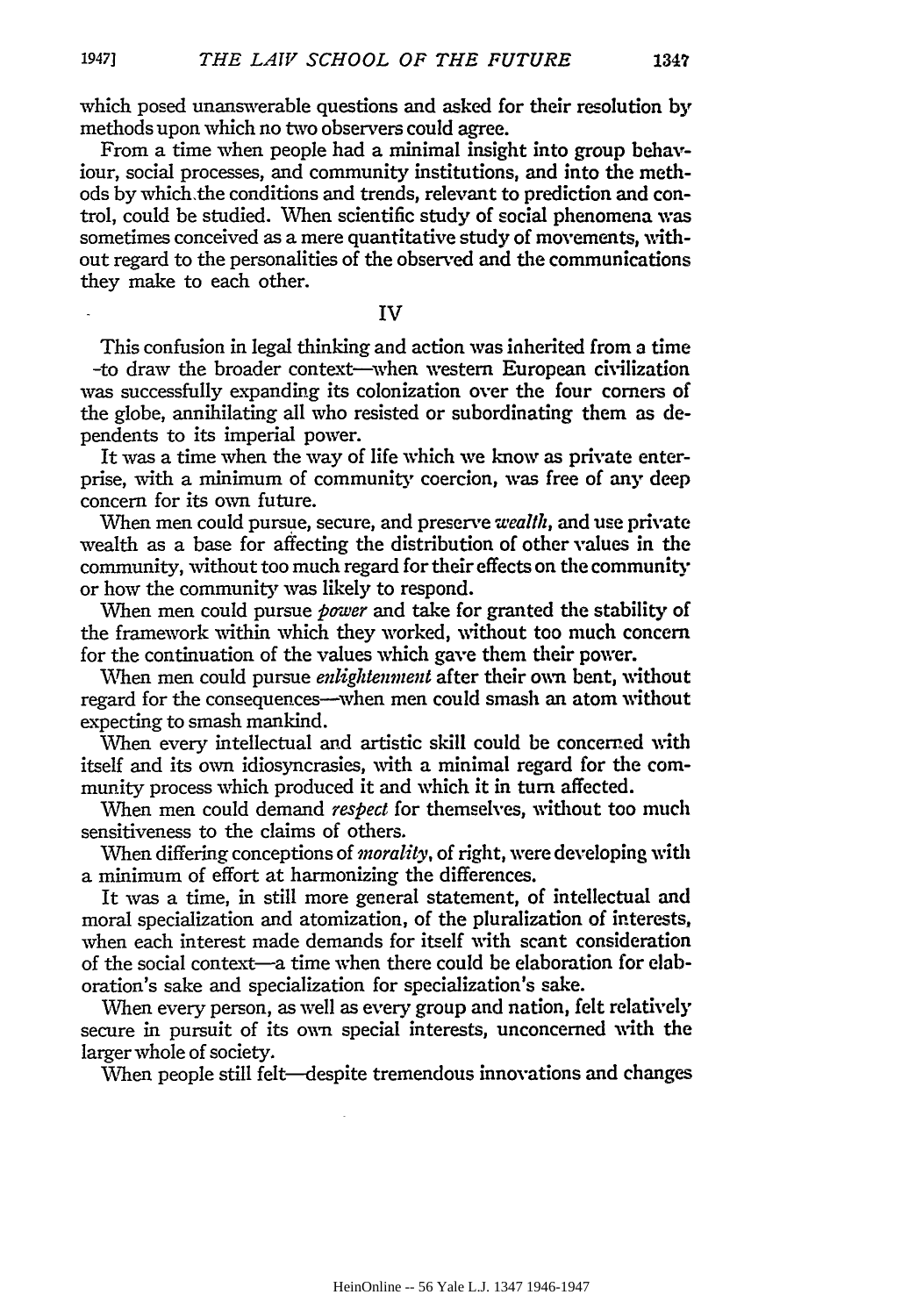in technology, in institutions, and in values-no imperative need to assimilate and integrate the great transformations they were experiencing.

Turning now to attitudes toward law, it was a time when law was regarded as legal doctrine only, a peculiar set of technical symbols, and not as the whole of a community's institutions of government, both formal and real-the sum of all the *power* decisions of the community.

When people ascribed to law only the rather primitive function of maintaining order and did not think of it as a positive instrument for promoting and securing all the basic values of the community,

When the court was regarded as the principal and only proper instrument of legal control, without imaginative consideration of the whole range of institutions and practices that can be created, improved, or rearranged for securing community values.

When the full role of the lawyer in the community-his impact on policy-advising and policy-making and, hence, on the extent to which a community can achieve its values—was not clearly apparent.

#### VI

*'It* needs no emphasis that this is a time which has gone forever.

We all sense today that a very profound change has come over the world. The safety of our country and of mankind as a whole is in greater peril than at any time in history. With this peril to safety, there is, of course, peril to all of our other values. Those of us who cherish a way of life which preserves a maximum of private volition, free from community coercion, can view the future only with the deepest concern.

For this country, the two problems of overwhelming urgency are, first, to preserve our domestic strength and prevent economic depression and, secondly, to preserve our power position and handle our power negotiations in the world community with such effectiveness that we can force a compromise with competing ways of life that will remove the anti-democratic elements, the elements that destroy human dignity, from all.

If there is anything clear today, it is that we cannot achieve our own goals by acting alone and in splendid isolation from our effects on the rest of the world, and the effects of the rest of the world on us. We all know today that there is "a clear planetary indivisibility"  $\frac{1}{1}$  of all peoples everywhere, not only as to the minimum value of physical safety, but as to all values—the sharing of power, the production and sharing of wealth, well-being, enlightenment, health, and respect. Men no

**<sup>1.</sup> SCHERMAN, THE LAST** BEST **HOPE** OF **EARTH 15** (1941).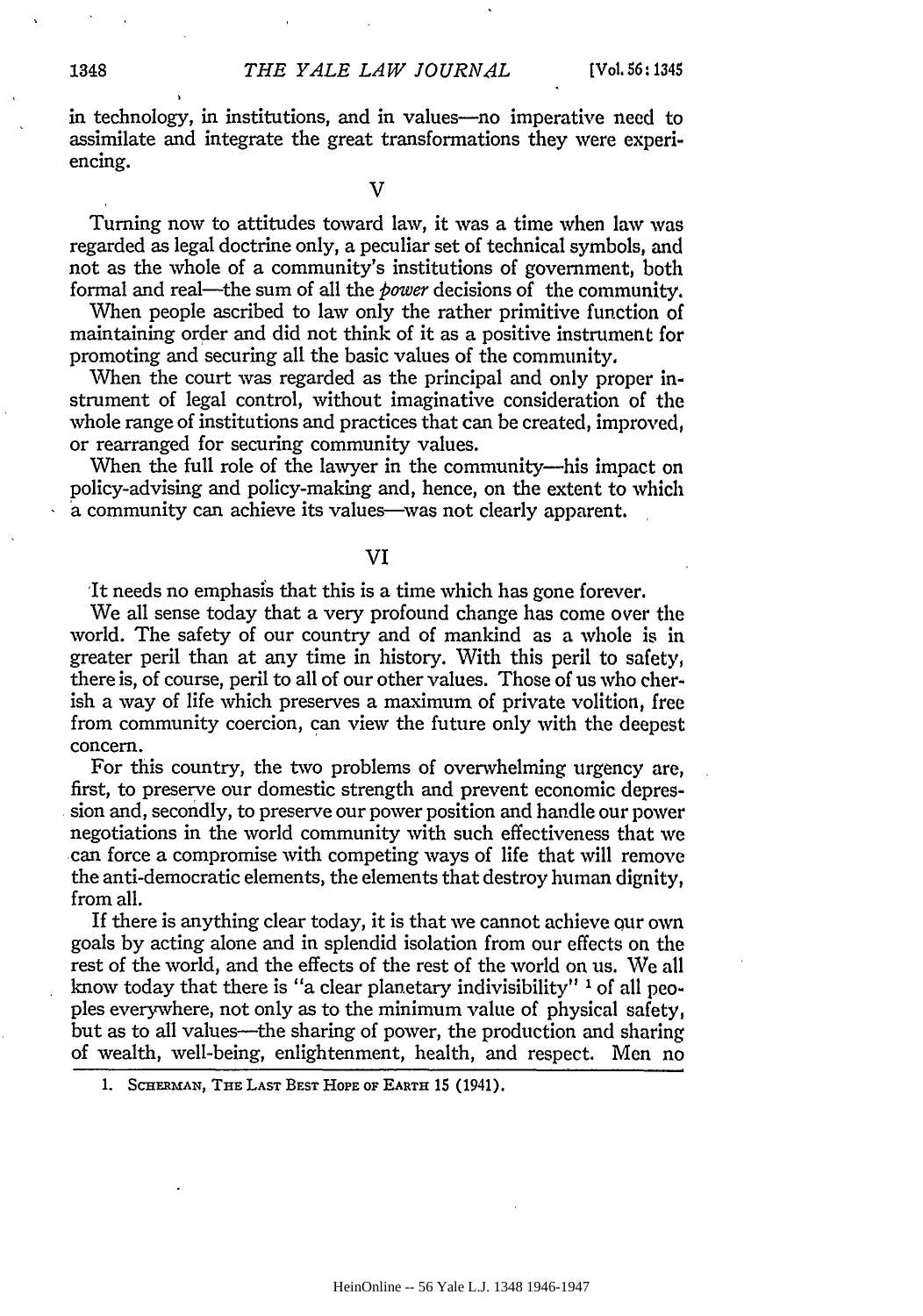longer ask for whom the bell tolls. They know it tolls for one and all. They are coming more and more to identify themselves and their interests, demands, and expectations, with all the communities-from local to global-to which they belong. The age of specialization for specialization's sake, of atomization, of pluralization, of sublime indifference, has gone.

With this new appreciation of community and interdependence there is coming also a new appreciation of the role that law can play as a positive instrument of community values—an appreciation of what can be achieved by bringing the important power decisions of the community under real as well as formal community control, and of the rich potentialities that inhere in bringing the best skills and enlightenment of the community to bear on these decisions. People everywhere are beginning to demand more perfect community instruments. They are beginning to show also a necessary willingness to experiment and to give up sentimental attachments to outmoded institutions, practices, and doctrines. Their clear call is for the creation of a law appropriate to the atomic era.

VII

It is, therefore, the opportunity, and the obligation, of this **law** school, as of other schools, to emerge from the destructive phase of legal scholarship—indispensable though the destruction was—and to center its energies upon conscious efforts to create the institutions, doctrines and practices of the future.

The time has come for legal realism to yield predominant emphasis to policy science, in the world community and all its constituent communities. It is time for corrosive analysis and inspired destruction to be supplemented by purposeful, unremitting efforts to apply the best existing scientific knowledge to solving the policy problems of all our communities.

It is fortunate that today the necessary intellectual skills and enlightenment are at the disposal of any school that wishes to take advantage of its opportunities.

We have a psychology which is daily working new miracles in the understanding of the mind, in disclosing the secrets of personality formation, and in delineating the variables that affect behavior.

We know today how to clarify values into blue-prints for action, without either getting lost in the obsessive elaboration of meaningless absolutes or spending our energies in futile controversy over the relative merits of equivalent means.

We have today a social science that can achieve enough precision in the study of the environmental variables that affect human behavior to found wise policy judgment, without requiring impossible and in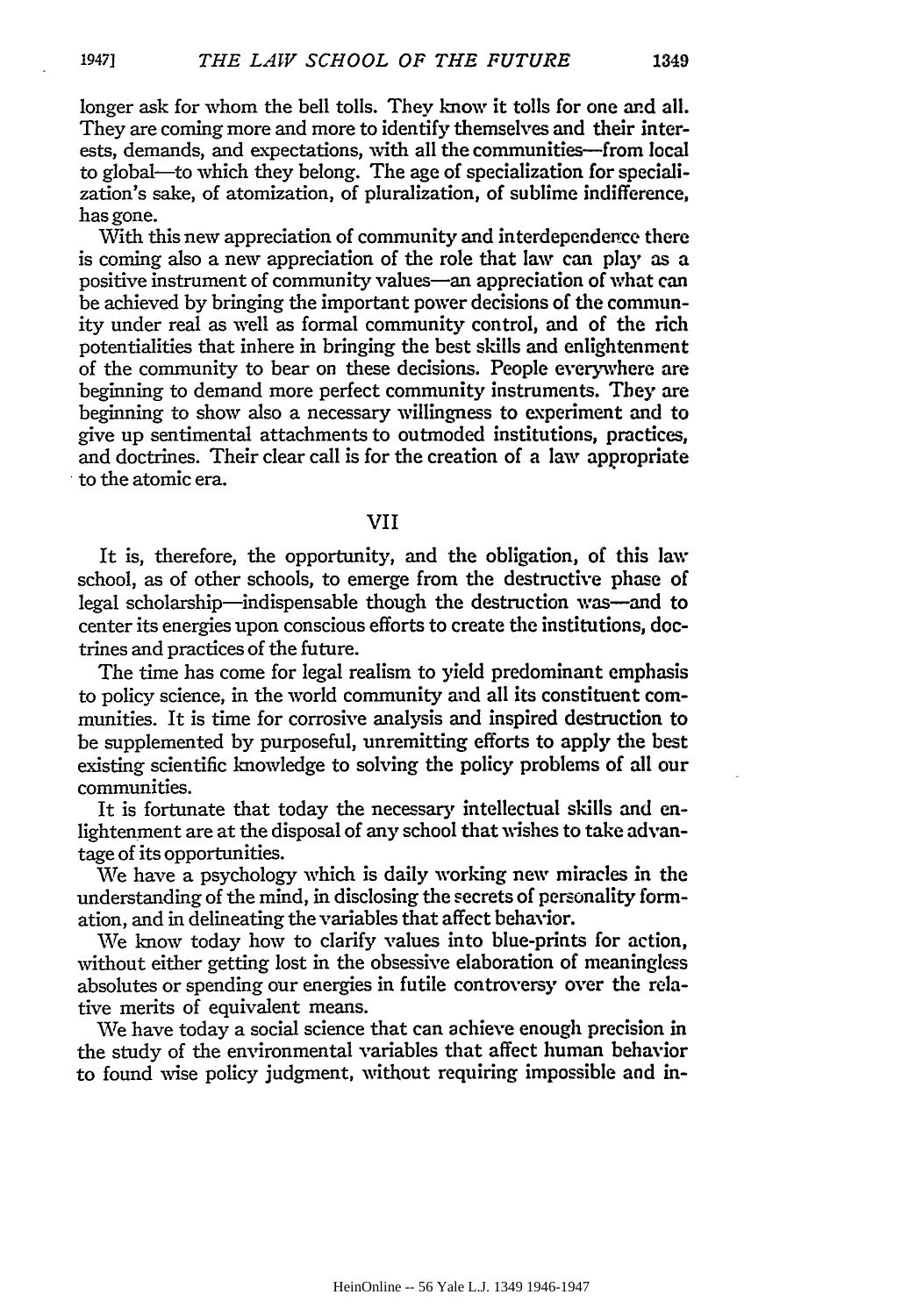terminable investigations and without frittering away resources and energies in concern over pedantic trivialities.

## **OBJECTIVES AT** YALE

It is no doubt superfluous to state that we in this school intend to take advantage of our opportunity and expect to bring to bear, upon the important problems of this new era, all the skills and enlightenment which our resources will permit. We are conscious of our obligation, we have the insight to know what we want and need, and we have confidence in our capacity to do significant work. Though our plans are just in their inception and we have only begun to assemble the necessary skills and staff, we are well beyond the blue-print stage. The level of our aspiration, the range of our interests, the skills we expect to bring to bear, and the energy we intend to spend, may be indicated by reference to a number of recent curricular announcements and proposals:

Beginning with the curriculum announcement for the 1947 Summer Term, I find:

"RECENT SCIENTIFIc DEVELOPMENTS **AND THE** LAW.

The scope and purpose of the course is to consider some of the major implications of the McMahon-Douglas Atomic Energy Act and general legal problems raised by this measure for the domestic control of atomic energy. The legislation raises issues of novelty, but, more important, issues of the broadest significance for our social, economic, and political systems.

Among the topics to be considered in lectures and discussions are the following:

- **1.** Effect of the release of atomic energy on established economic institutions.
- 2. Atomic energy as a "socialist island" in a free enterprise system.
- 3. The Atomic Energy Act in its relation to general administrative practice. The Atomic Energy Commission as a quasi-legislative and quasi-judicial agency.
- 4. Civil liberties and the control of information.
- 5. The general control problem.
- **6.** Fissionables as a new legal entity.
- 7. Atomic energy and patents.
- 8. Federal research policies and science under government.
- 9. Relation between domestic and international control of atomic energy.
- **10.** Industrial uses of atomic energy and their legal aspects."

Looking back through the document, I see such items as:

**"LEGAL** PRINCIPLES OF **COMPETITIVE ECONOMICS.**

A study of the operation of the economy and of business practices in the light of the legal principles and problems which are incident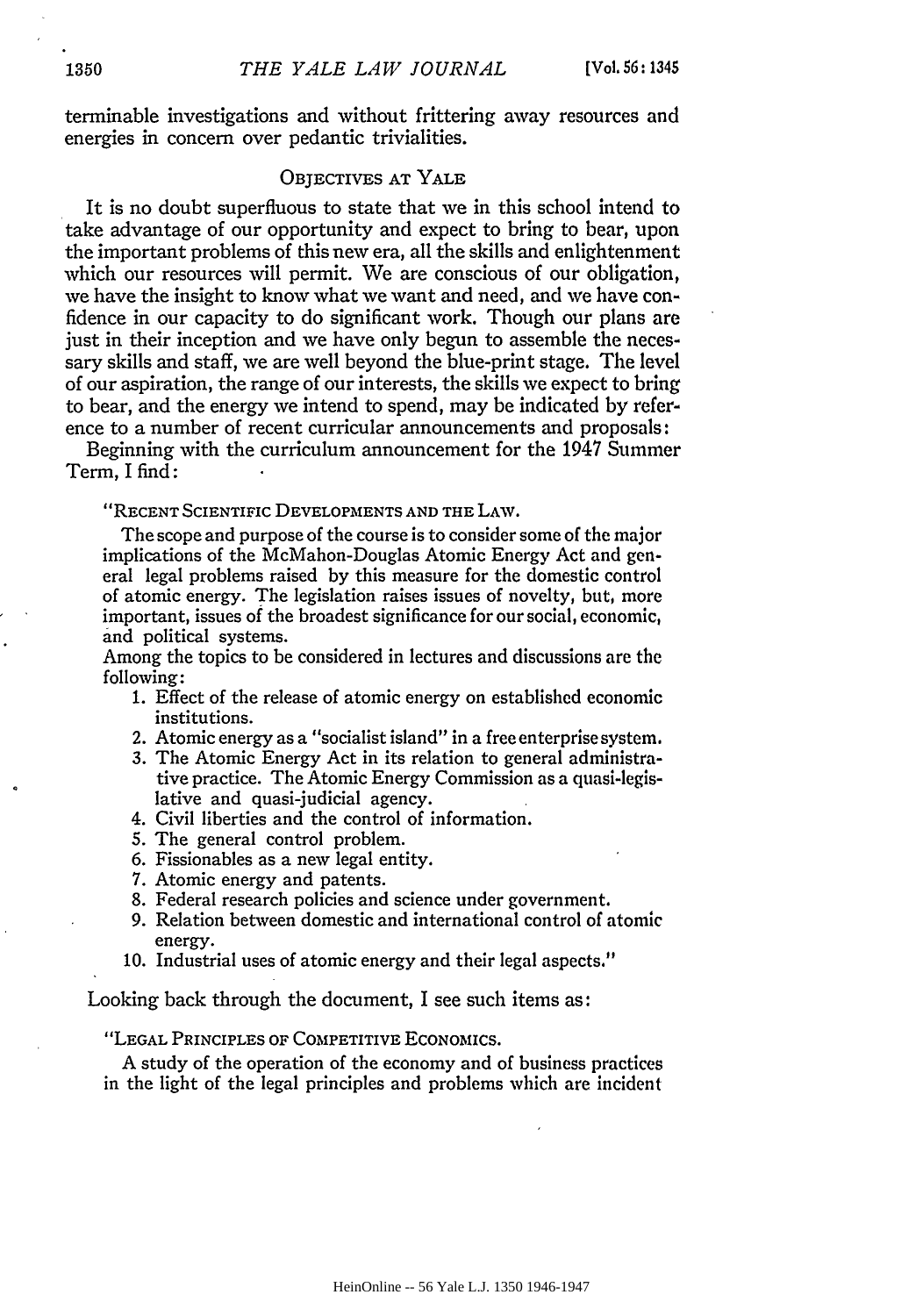thereto. Consideration will be given to general theories and specific practices which characterize our economy and which arise in the conduct of industrial and financial enterprises. The interrelationship of these theories and practices with legal theories and specific legislation and court decisions will be discussed."

#### **"LEGAL ACCOUNTING AND FINANCIAL ANALYSIS.**

The course is designed to integrate law and accounting by examining the areas of rapprochement and divergence in the context of legal issues. The first part of the course will acquaint the non-accountant with the techniques and disciplines of bookkeeping. The present applications of these techniques will then be reviewed principally in the fields of financial statement analysis, controls by and of the corporation, public utility regulation, and a general selection of litigation involving accounting concepts. Underlying the course will be an attempt to test the utility of 'generally accepted accounting principles' as a legal norm."

#### **"CASE PRESENTATION AND NEGOTIATION.**

Study and practice in presentation of cases before courts, administrative agencies, arbitration boards, and legislative committees. Special attention also is given to the techniques of negotiation with opposing counsel."

#### "FRENCH **CoiPARATIvE** LAW.

The objective of the seminar will be to familiarize students trained in the common law with the approaches and techniques of a civil law jurisdiction."

## "RivER **VALLEYS OF AMERICA.**

A study of the legal problems arising out of the planning for and execution of a program to utilize the natural resources of a major river valley region. In addition to general discussion of the problems, students will undertake individual studies of particular valley projects. . **.** . It is hoped that eventually a symposium for publication will result."

#### **"THE WORLD COMMUNITY AND LAW.**

Law and science as instruments for maximizing representative values [well-being, (safety, health, character) wealth, shared power, respect, enlightenment, skill] in the world community. **.. ."**

Elsewhere, the speaker and his collaborator, Professor Lasswell, have described the latter course more fully as *The World Community and Law: International and Comparative Law to Promote the Policies of the World Community,* stating,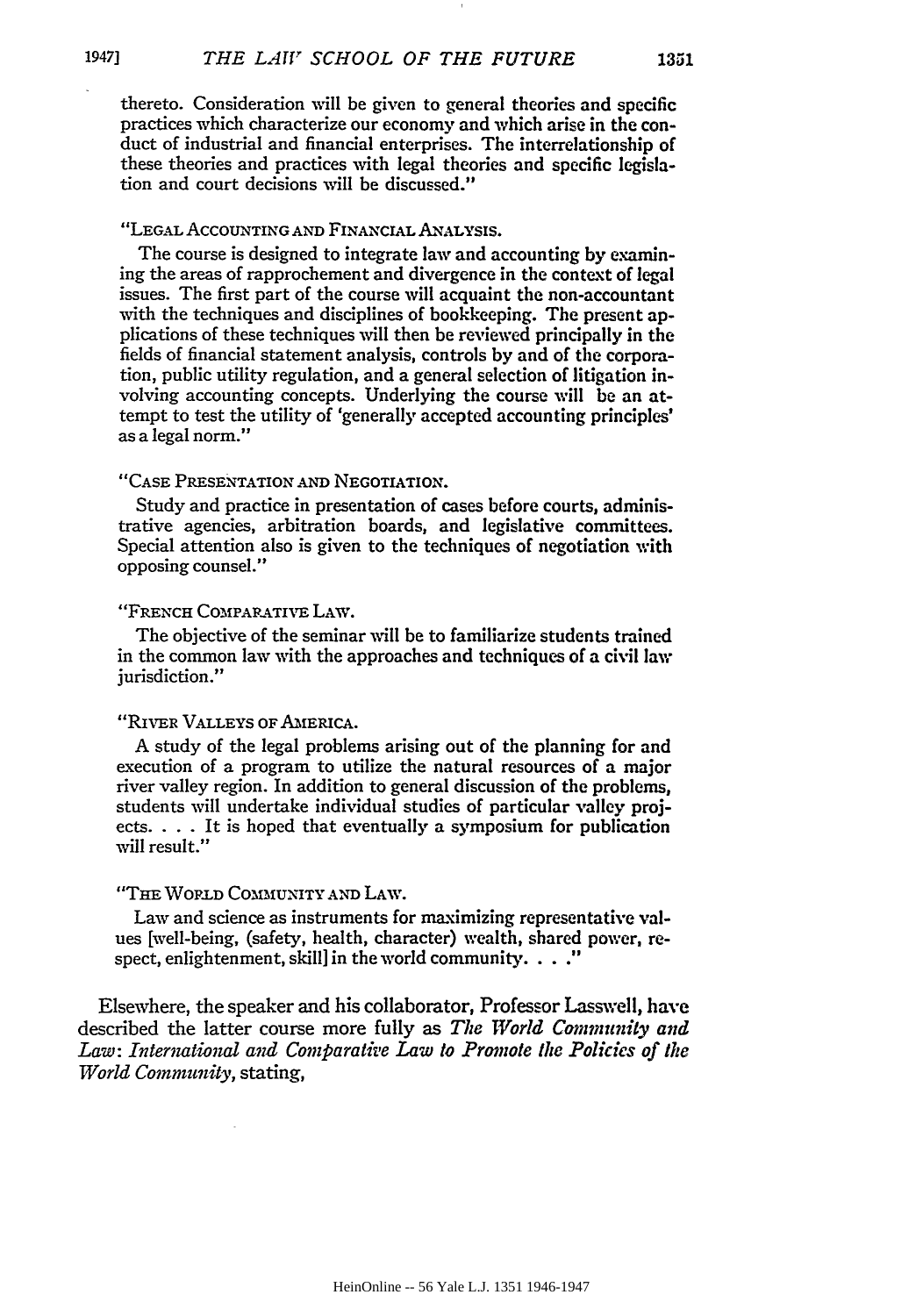"We assume that there is today a world community in the fundamental sense that all peoples, whatever their location or function, are interdependent in achieving all the major values of our time-safety; the democratic sharing of power, respect and knowledge; the production and sharing of wealth; the promotion of congenial personal relationships; and the maintenance of standards of rectitude. We recognize, however, that this world community is imperfect in that peoples are not yet fully conscious of these interdependences and have not yet reshaped their institutions to conform to the imperative requirements of these interdependences, and so to release their full potentialities in the production of values.

"It is our purpose to investigate the conditions under which the peoples of the world can be brought to a fuller consciousness and understanding of these interdependences and hence to shape the appropriate institutions.

"The conditions to be studied include, formally stated, the predispositions and environments of peoples the world over. The predispositions of people include the structures of demands, expectations and identifications with which they approach environments. Their environments may be described in terms of a hierarchy of communities-from neighborhoods through metropolitan communities and regions to nations and the world community-in which the representative values are differently distributed and hence present differing degrees of interdependence.

"In investigating these conditions it is our purpose to bring to bear all of the resources of modern psychological and social insight and skill, including the techniques of the newer and critical approaches to the study of law.

"Imaginative exploration of alternatives must include appraisal of institutions and practices, both governmental and private, from global organizations to the personal programs of people who share the same preferences. The institutions, practices and doctrines traditionally known as international law will require a reassessment and a **de**termination of the extent to which they promote or retard the world community, with suggestion of appropriate improvements and alternatives. The study of comparative law as an investigation of the distribution of power and other values in the component communities of the world community can be given a new meaning and fruitfulness."

To give authentic notion of the range and variety of work being undertaken, I read a page titled "Seminars and Honors Work" from the curriculum announcement for the Fall Term 1947. For sake of caution I interject that a previous page presents a series of courses attempting to place all the traditional vocational work of the school in appropriate functional contexts. The list of seminars reads:

*Admiralty Case Presentation and Negotiation Air Transportation Communication and Law*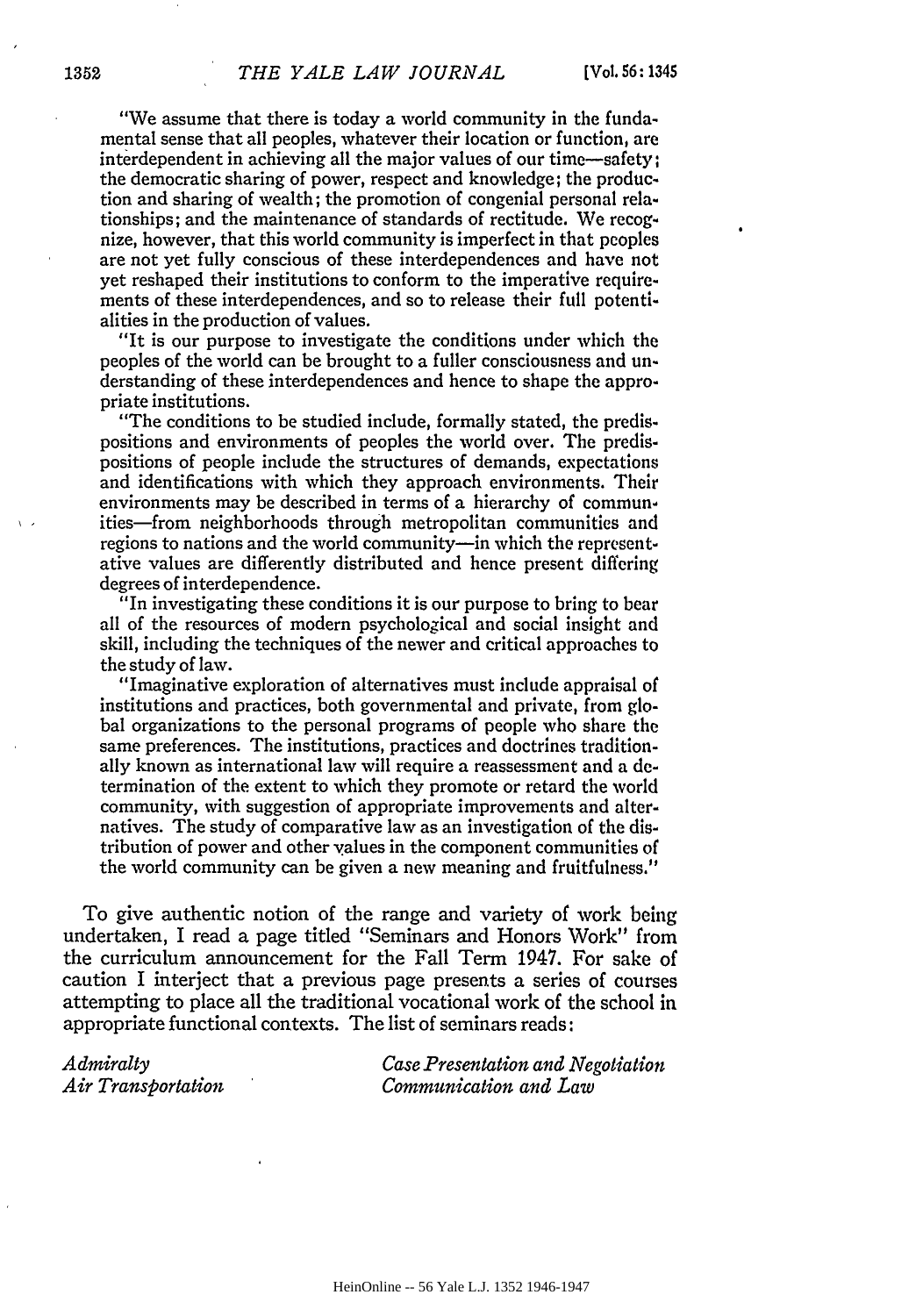| Corporate Readjustments, Mergers, | Law and the Industrial Pattern  |
|-----------------------------------|---------------------------------|
| and Consolidations                | Legal Aspects of Public Health, |
| Criminal Law and Public Order     | and Welfare Administration      |
| Current Problems in Estates and   | Legal History                   |
| Trust Administration in Con-      | Political and Civil Rights      |
| necticut                          | Public Control of Business IV   |
| Declaratory Judgments             | The Control of Competition      |
| Fact-Finding                      | River Valleys of America        |
| Labor Law II                      | Security Regulation             |
| Labor Relations                   | Theories of Law                 |
| Law and the Arts                  | Workshop in Public Control      |
| Law, Science, and Policy          |                                 |

The full description of the course on *Law, Science, and Policy* may give brief indication of one kind of inquiry which is deemed necessary to bring the best knowledge of the policy sciences to bear on contemporary legal problems. This reads:

"Law and science as instruments of public and private policy, with reference to selected problems of property and politics. The seminar is designed to test and to apply an analysis of the legal process outlined in publications by the directors of the seminar. New problems are selected each term in order to avoid duplication.

"In the fall term emphasis will be on legal semantics. The distinctive language of the lawyer will be studied in the perspective of what is now known about language as a whole and an effort will be made to relate this distinctive language to the other variables that affect official behavior. Methods of forecasting appellate court decisions and opinions will be evaluated. Basic literature includes the work done and inspired by I. A. Richards, Rudolf Carnap, Edward Sapir, Charles W. Morris, Alfred Korzybski, and others.

"In the spring term emphasis will be on the interrelations of the decision-making process and the structure of personality and culture. The effect on official response of education, experience, temperament, and character will be explored. Basic literature includes the work done and inspired by Max Weber, Marx, Pareto, Malinowski, Freud, Hull, Warner, Dollard, Fromm, and others."

To continue our illustration, some of the most effective work of the school is being done in the field of national economic policy. The most ambitious undertaking in this field is a new *National Policy Seminar,* an interdepartmental faculty seminar, including representatives of the departments of Economics and Political Science, as well as of the Law School. This Seminar is sponsoring research and publication on a number of urgent issues of national policy. Its immediate concern is with appropriate policies for implementing the Employment Act of 1946.

The undergraduate courses in this field of national economic policy,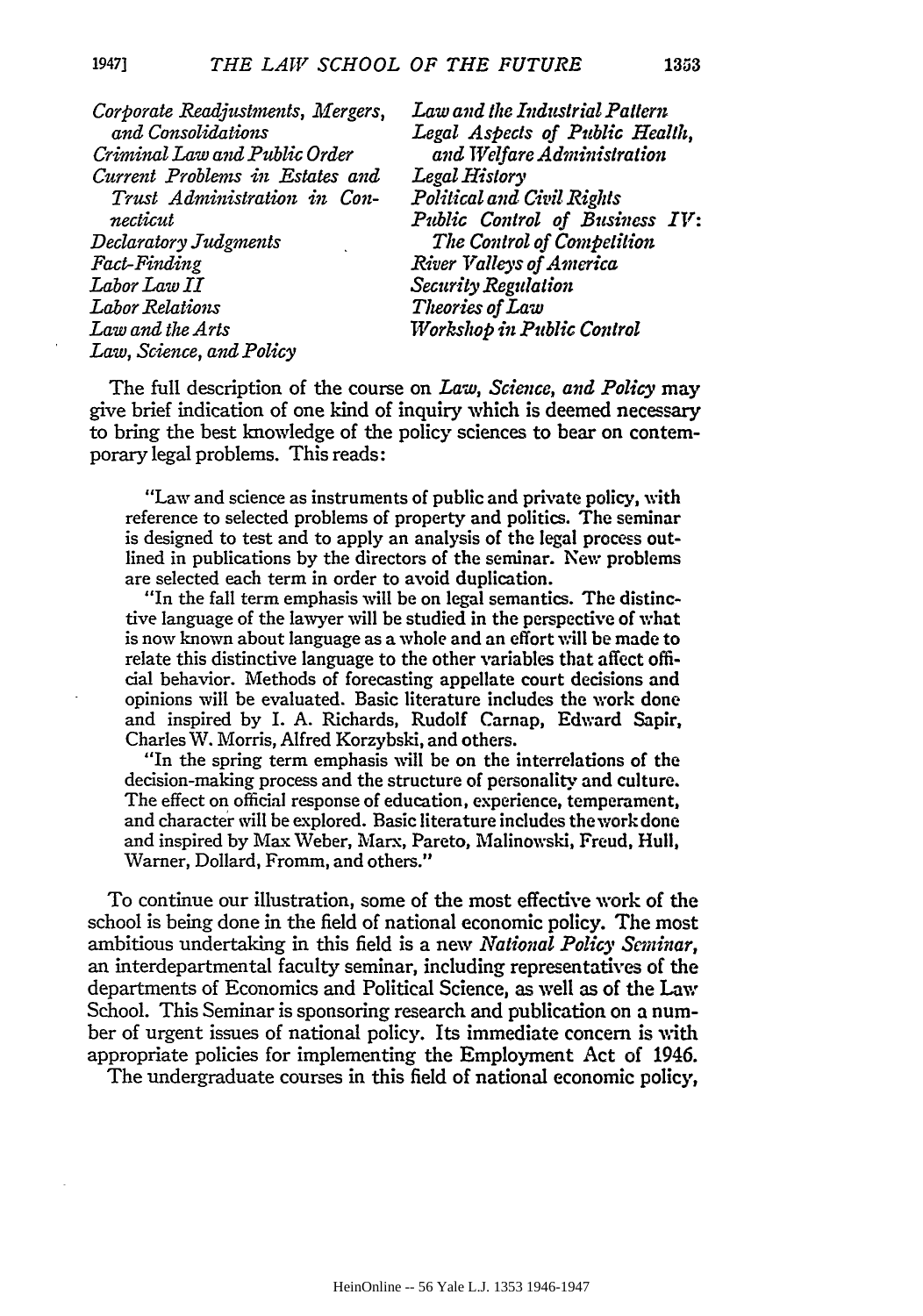styled *Public Control of Business,* continue to proliferate in an apparently infinite series. The comprehensive conception which underlies these courses may be gathered from a statement **by** Professor Rostow, before the Association of American Law Schools, of what he and his collaborators are trying to do in the first course:

"The traditional orientation of those materials is to have some cases on covenants not to compete, passing off, and trademarks and trade names; going on briefly into the field of the Sherman Act. That area of law is one of very great importance to practitioners at all levels of practice, but it is only a segment of the total machinery of our public law for the control of economic life.

"It seems to me essential that the study of such problems should be put in the wider framework of an analysis of our machinery for the control of economic life as a whole. The study of this branch of law should in my opinion give the student an understanding of the interrelationship of our various economic controls, and of the functions to which the banking system, the budget, the tax statutes, our wage policy, and the other branches of our public law for the control of economic life are being directed and should be directed, in order to produce an effective and stable economy.

"To undertake that kind of reorientation of the study of the public control of business does not require either an abandonment or an adherence to the case system as such. It requires, however, the accumulation of materials for the study of new problems in a different perspective, some of which are adapted to study by means of the case method and some of which are not adapted to study **by** means of the case method." 2

For final documentation I should like to refer to the program in *Criminal Law and Public Order* under Professor Dession's direction. This program is a striking example of what we mean **by** the policyscience approach to law and gives promise of becoming as richly creative as any work in the history of the School. It demonstrates, if demstration is still needed, that concern with policy and the utilization of related social science skills not only are not inconsistent with, but are actually indispensable to technical legal instruction on the highest professional level. The program includes a continuing project of research in the use of negative sanctions, in which Mr. Dession has enlisted the collaboration of a variety of social scientists and the support of a foundation interested primarily in anthropology. The viewpoint is as broad as possible, drawing on studies in comparative law and comparative history. The effort is to extend our knowledge of the use of criminal and other negative legal sanctions-the last resorts of any society against destructive order-disturbing tensions-so that they may

<sup>2.</sup> HANDBOOK, THE ASSOCIATION OF AMERICAN LAW SCHOOLS 35 (1946).